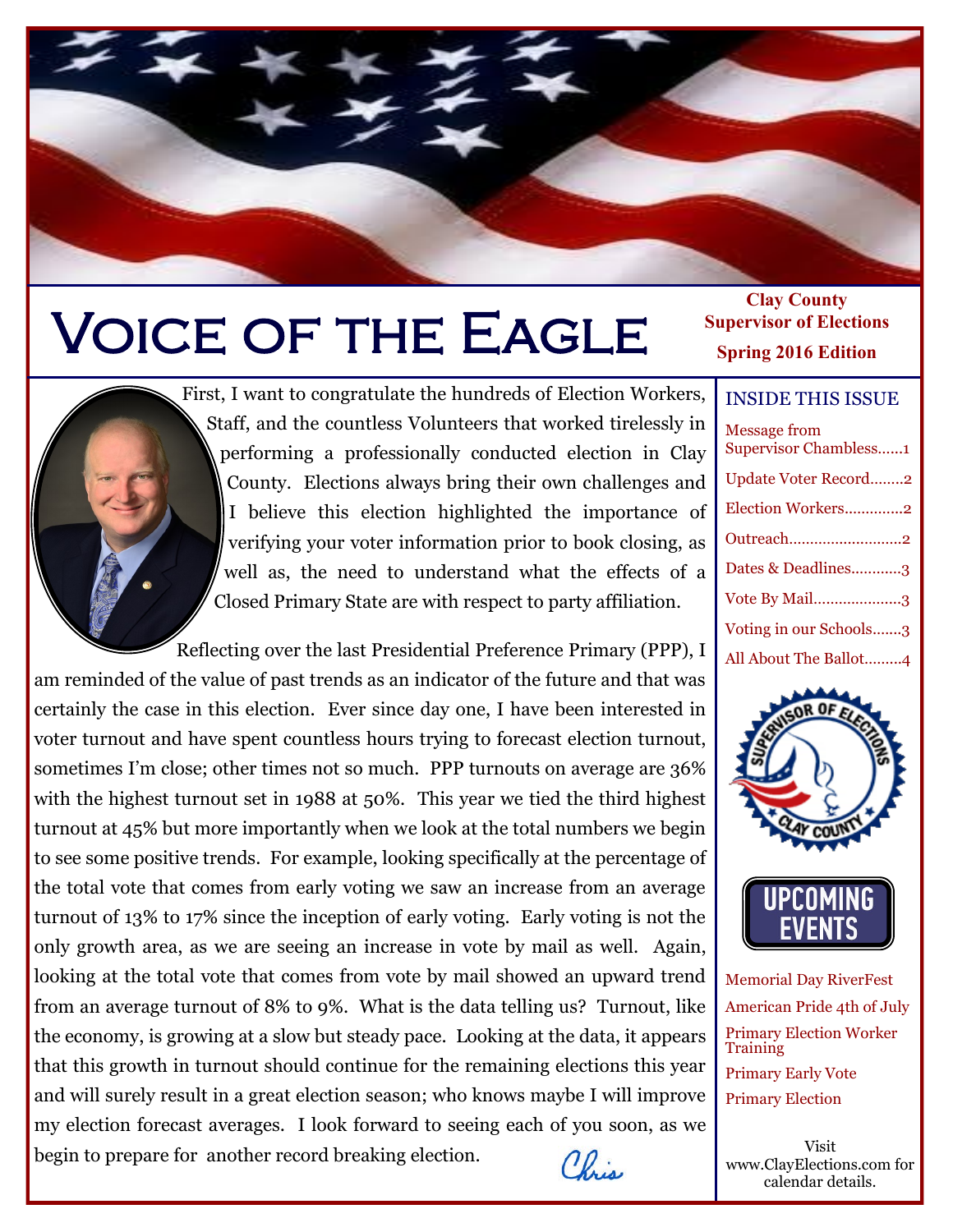## **Update Your Voter Record**

- If you moved within the state of Florida, you may change your address by signed written notice, phone call or e-mail. You must provide your date of birth. With Clay County's use of electronic poll books, registered Florida voters may perform an in-state address change on Election Day.
- If you move from another state into Florida, you must complete and sign a Voter Registration Application Form.
- If you want to change your name or party affiliation, provide your date of birth or voter registration number along with signed written notice.
- If you require a signature update, you must complete a Voter Registration Application Form. It is important to keep your signature up to date. Signatures can change with age or physical illness.

## **Election Workers**

A big THANK YOU for all your hard work during the Presidential Preference Primary Election. You all did a great job! You should expect an email in May regarding your availability for the upcoming election season. Since there are only ten weeks between the Primary and General Elections, the letter will include your availability for both. If you are selected to work the Primary Election, you will receive an email in June with your assignment and a link to sign up for a training class. Training classes will begin on July 18<sup>th</sup>. #BeElectionReady

Happy Birthday to our Election Workers with celebrations in May, June, July & August.

Clay County Election Workers are highly trained individuals, who serve our communities with great pride. If you know of anyone who you feel would be a great Election Worker, please ask them to contact the SOE Office or visit our website, **[ClayElections.com](http://www.clayelections.com/Election-Workers/Becoming-a-Poll-Worker)** for Election Worker Information.

### Outreach

Expect to see our Outreach Team at the following events:

- 28<sup>th</sup> Annual Memorial Day RiverFest in Green Cove Springs on Monday, May 30, 2016 from 10AM 7PM
- Moosehaven American Pride 4<sup>th</sup> of July on Monday, July 4, 2016 from 2 8PM

Stop by our booth to say hello and utilize the following services:

| <b>Register to vote</b>   | Preregister to vote (age 16 $\&$ 17) | <b>Update Party Affiliation</b> |
|---------------------------|--------------------------------------|---------------------------------|
| <b>Pick up literature</b> | <b>Voter Record/Status Printout</b>  | <b>Update Address</b>           |
| <b>Update Name</b>        | <b>Vote By Mail Request</b>          | <b>Update Signature</b>         |
|                           | <b>Question &amp; Answers</b>        |                                 |

If you are interested in joining the Outreach Team, let us know by sending an email to **[Mail@ClayElections.com](mailto:Mail@ClayElections.com)**.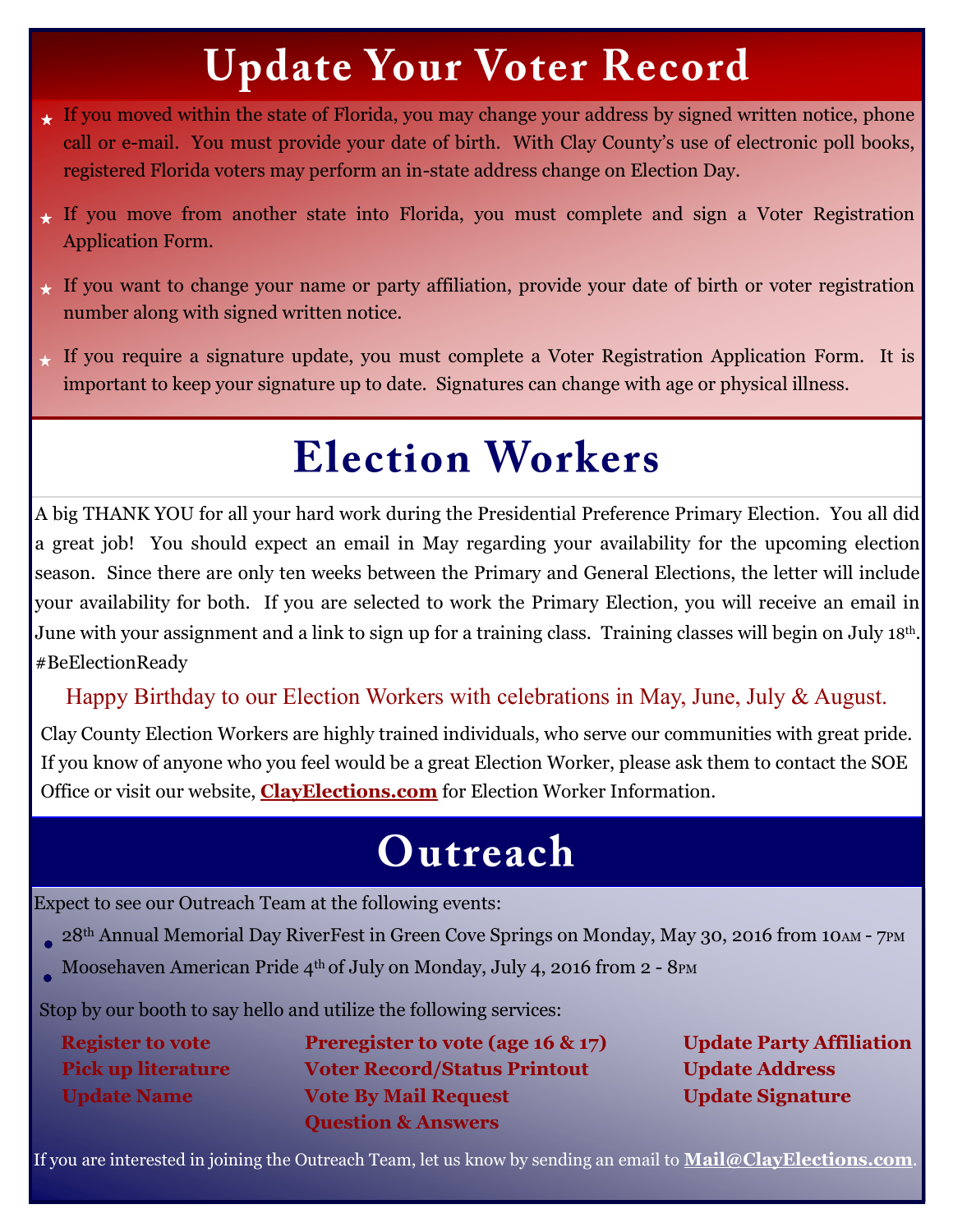## **Primary Dates & Deadlines**

Registration Monday, August 1, 2016 is the last day to register to vote or change your party affiliation.

Vote By Mail Wednesday, August 24, 2016 is the last day to request that a ballot be mailed from our office.

### Early Voting Thursday, August  $18<sup>th</sup>$  - Saturday, August  $27<sup>th</sup>$  from 8:00AM - 6:00PM at our six locations:

- Clay County Supervisor of Elections Office Reming Island Library
- Keystone Heights Tax Collector's Office Middleburg Civic Center
- Eagle Landing Residents Club Club Corange Park Library
- 
- 
- 

Election Day The Primary Election is August 30, 2016 from 7:00 AM - 7:00 PM at all polling locations. Voters must vote in the precinct of their legal residence.

Mail Ballot All mail ballots must be received in our office by 7:00PM on Tuesday, August 30, 2016.

## **Vote By Mail**

### **Do you want to:**

- avoid scheduling time to go vote?
- avoid styling your hair or shaving?
- avoid getting out of your pajamas?
- avoid Election Day lines?
- avoid Early Voting lines?
- avoid traveling/driving?



**Do you want to vote without ever leaving your home?**

Then, **VOTE BY MAIL** is for YOU!

### **To request a mail ballot:**

- Visit **[ClayElections.com](http://www.clayelections.com/Voters/Request-a-Mail-Absentee-Ballot)**
- Email **[VBMrequests@ClayElections.com](mailto:VBMrequests@ClayElections.com)**
- Call (904) 269-6350
- In person 500 N. Orange Ave Green Cove Springs, FL 32043

Visit **[ClayElections.com](http://www.clayelections.com/Voters/My-Registration-Status)** to check your ballot status.

Changes to the postal standards for delivery of first class mail: **is now 3-5 days for local mail delivery**. We recommend mailing your ballot no later than Thursday so it reaches the Elections Office by 7:00PM Election Day, August 30th. If your ballot arrives late, it will not be counted.

### **Voting in our Schools**



The Outreach Team has completed 15 Elections at our Clay County Schools for the Sunshine State Young Reader Awards. Students were encouraged to read as many books as possible and must read a minimum of three books in order to vote. In total, 1090 students participated in the voting process. Currently, we have four ballot styles:

SSYRA JR for Kindergarten through  $2^{nd}$  grade SSYRA for  $3^{rd}$  through  $5^{th}$  grade Florida Teen Read (FTR) for 9<sup>th</sup> through 12<sup>th</sup> grade SSYRA for 6<sup>th</sup> through 8<sup>th</sup> grade

Congratulations to Argyle Elementary, our first place school, for having a total of 275 voters.

Oakleaf Junior High came in second with a total of 143 voters.

To view photos of the SSYRA events, visit **[ClayElections.com](https://www.flickr.com/photos/clayelections/albums/72157667405055275)**.